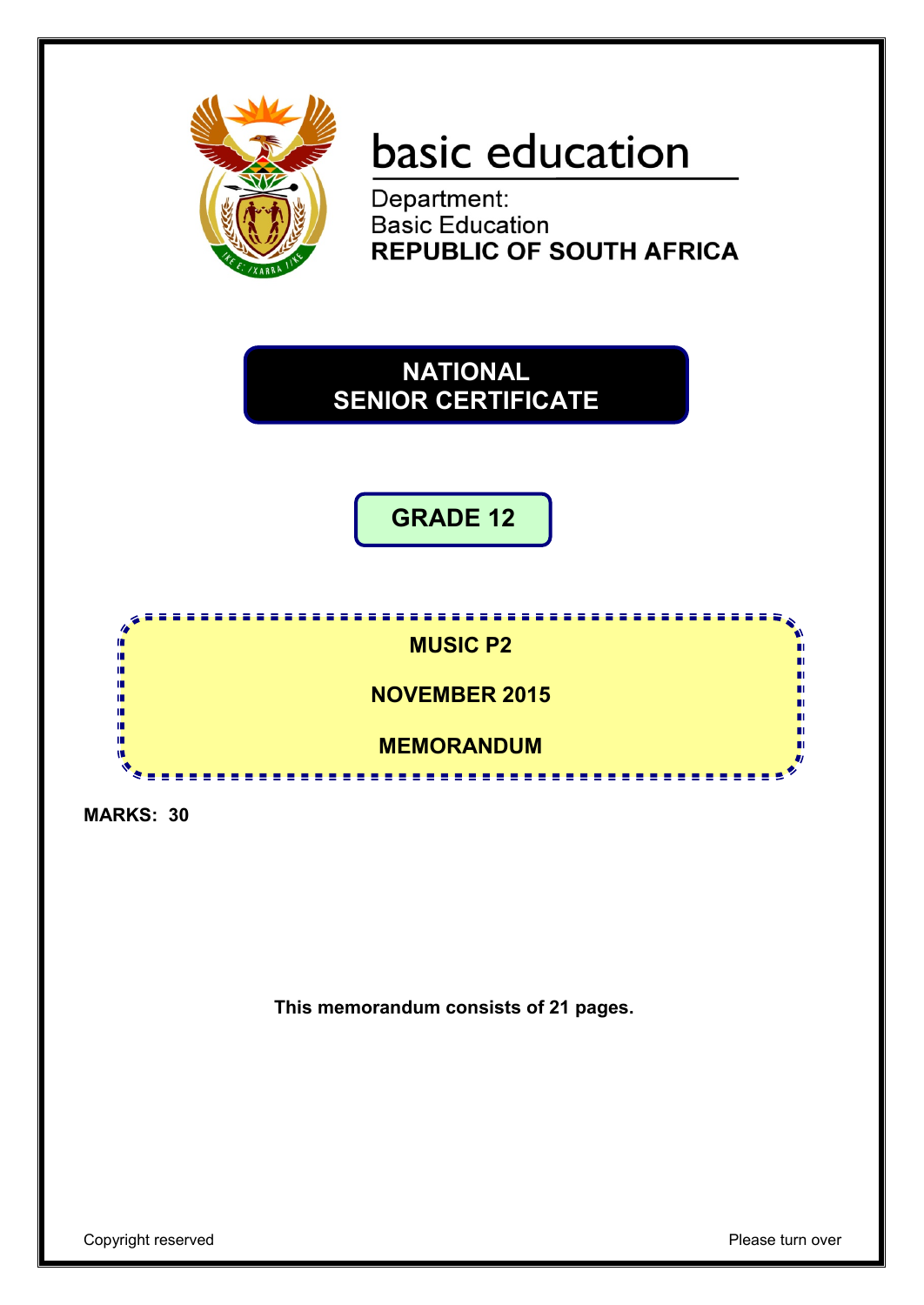# **INSTRUCTIONS AND INFORMATION**

1. This question paper consists of THREE sections:

> SECTION A: Aural (10) SECTION B: Recognition (12) SECTION C: Form (8)

- 2. QUESTION 1, QUESTION 2, QUESTION 3 and QUESTION 7 are compulsory.
- 3. Answer QUESTION 4 (Western Art Music (WAM)) OR QUESTION 5 (JAZZ) OR QUESTION 6 (Indigenous African Music (IAM)).
- 4. Write all your answers on this question paper. Use a pencil for music notation and blue or black ink for the other answers.
- 5. This examination will be written while candidates are listening to a CD.
- 6. The music teacher of the centre must conduct the examination in the presence of the invigilator.
- 7. The last page of this question paper is manuscript paper intended for rough work. The candidate may remove this page.
- 8. Candidates may not have access to any musical instrument for the duration of the examination.
- 9. Write neatly and legibly.

# **INSTRUCTIONS TO THE PERSON OPERATING THE SOUND EQUIPMENT**

- 1. The instructions for the music teacher appear in frames.
- 2. Each musical extract (track) must be played the number of times specified in the question paper.
- 3. Allow adequate time between tracks to offer candidates time to think and write their answers before playing the next track.
- 4. The number of the track must be announced clearly each time before it is played.
- 5. If a school offers more than one stream (Western Art Music (WAM), JAZZ, Indigenous African Music (IAM)), the following guidelines must be followed:
	- Each stream must write the examination in a separate venue.
	- Each venue must be equipped with suitable sound equipment.
	- Each venue must have its own CD with musical extracts.
	- An invigilator must be present in each venue.
	- The tracks have to be played as follows:
		- WAM candidates: Tracks 1–23 and Track 40
		- JAZZ candidates: Tracks 1–11, Tracks 24–30 and Track 40
		- IAM candidates: Tracks 1–11 and Tracks 31–40
- 6. A battery-powered CD player must be available in case of a power failure.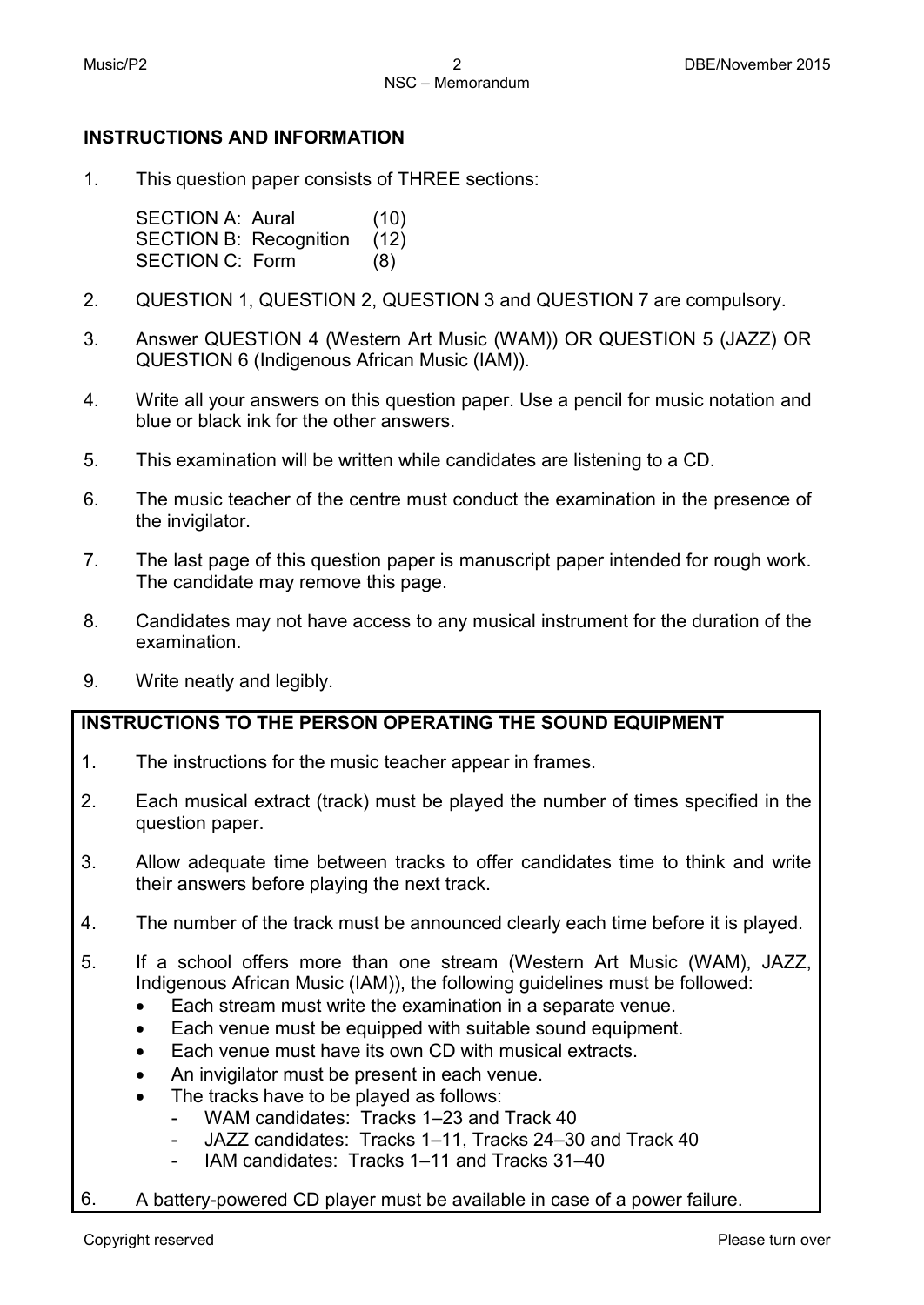# **MARKING GRID**

| <b>SECTION A: AURAL</b> | <b>TOTAL</b> | <b>MARKER</b> | <b>MODERATOR</b> |
|-------------------------|--------------|---------------|------------------|
| QUESTION 1 (COMPULSORY) | 5            |               |                  |
| QUESTION 2 (COMPULSORY) | 5            |               |                  |
| <b>SUBTOTAL</b>         | 10           |               |                  |

| <b>SECTION B: RECOGNITION</b>  | <b>TOTAL</b> | <b>MARKER</b> | <b>MODERATOR</b> |  |
|--------------------------------|--------------|---------------|------------------|--|
| <b>QUESTION 3 (COMPULSORY)</b> | 4            |               |                  |  |
| <b>AND</b>                     |              |               |                  |  |
| QUESTION 4 (WAM)               | 8            |               |                  |  |
| <b>OR</b>                      |              |               |                  |  |
| QUESTION 5 (JAZZ)              | 8            |               |                  |  |
| <b>OR</b>                      |              |               |                  |  |
| <b>QUESTION 6 (IAM)</b>        | 8            |               |                  |  |
| <b>SUBTOTAL</b>                | 12           |               |                  |  |

| SECTION C: FORM         | <b>TOTAL</b> | <b>MARKER</b> | <b>MODERATOR</b> |
|-------------------------|--------------|---------------|------------------|
| QUESTION 7 (COMPULSORY) | 8            |               |                  |
| I SUBTOTAL              | 8            |               |                  |

| <b>GRAND TOTAL</b> | 30 |  |  |
|--------------------|----|--|--|
|--------------------|----|--|--|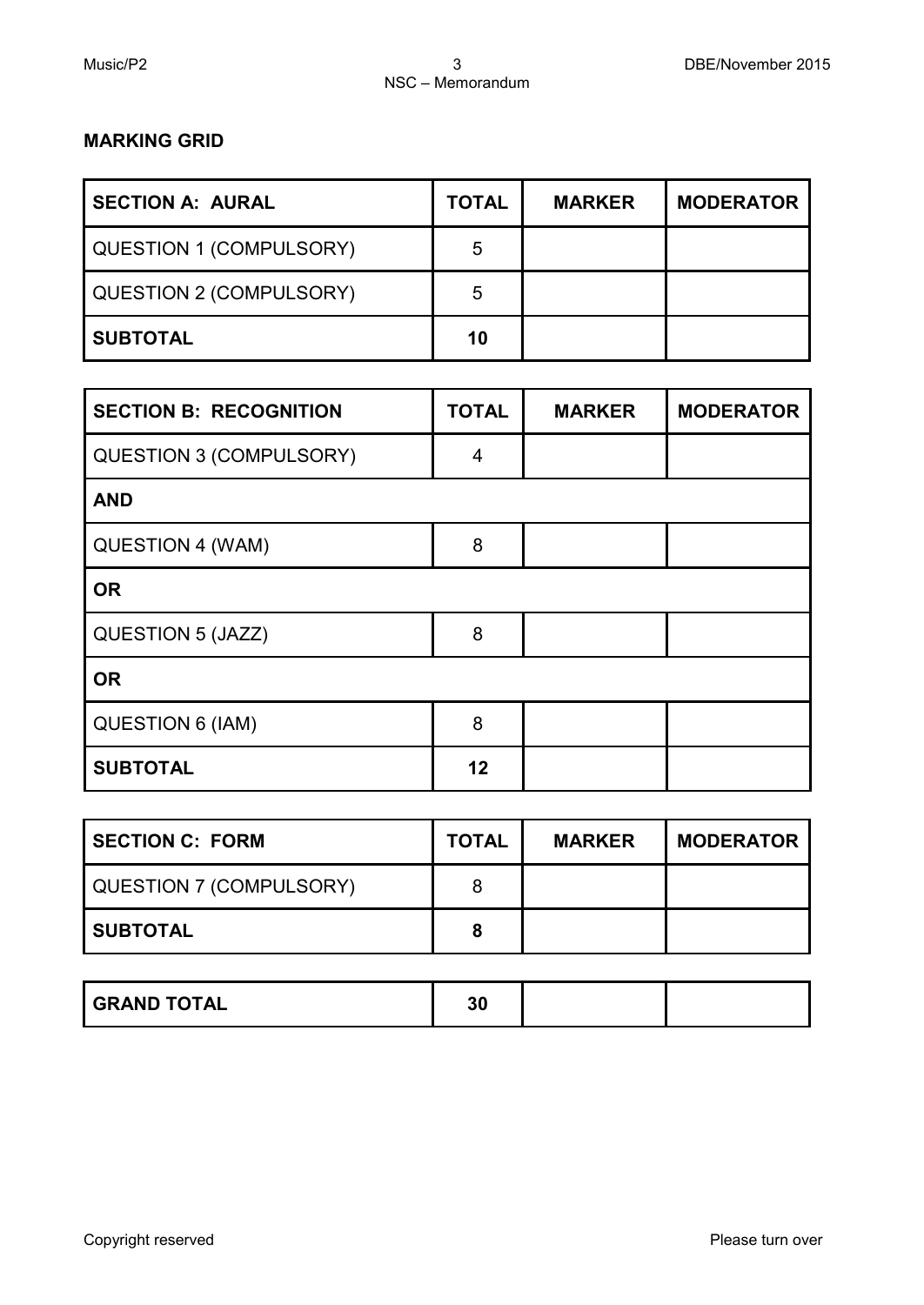*Note to marker: Candidates must be credited for any correct answers not given in the memorandum.*

# **SECTION A: AURAL**

# **QUESTION 1**

Play Track 1 TWICE in succession.

1.1 Listen to the melodic and rhythmic phrase. Notate the rhythm of the missing notes in bars 2–3 below.



Play Track 1 TWICE again. Pause for 30 seconds in between.

**Answer:**



Play Track 2 TWICE in succession.

1.2 Listen to the first violin part of the extract from Haydn's *Emperor Quartet*. Fill in the missing pitches that correspond with the music that you hear on the given score.



(2)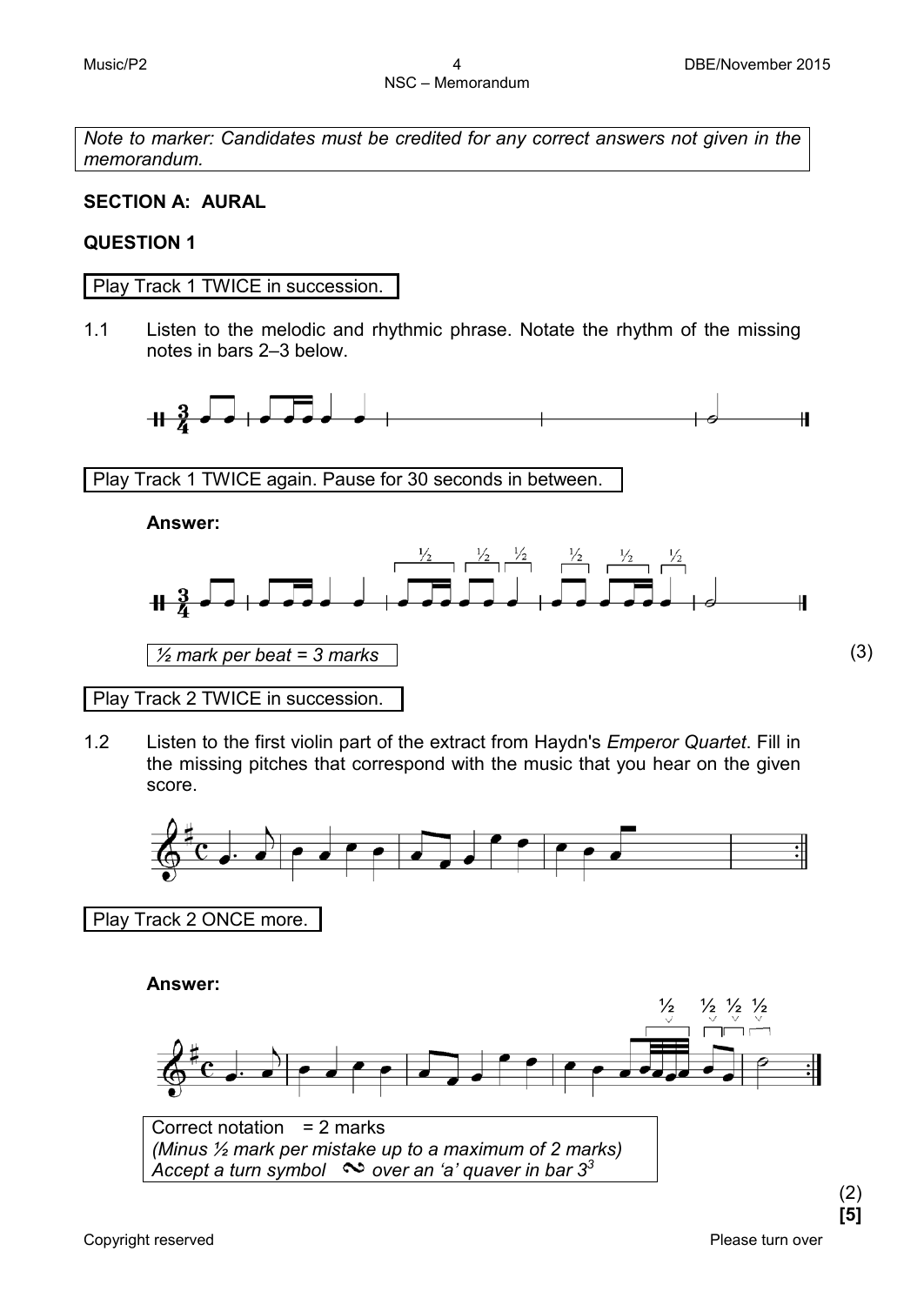#### **QUESTION 2**

# Play Track 3 ONCE to provide a general overview.

Listen to the extract from *Malaika*. Answer the questions that follow.

# Malaika

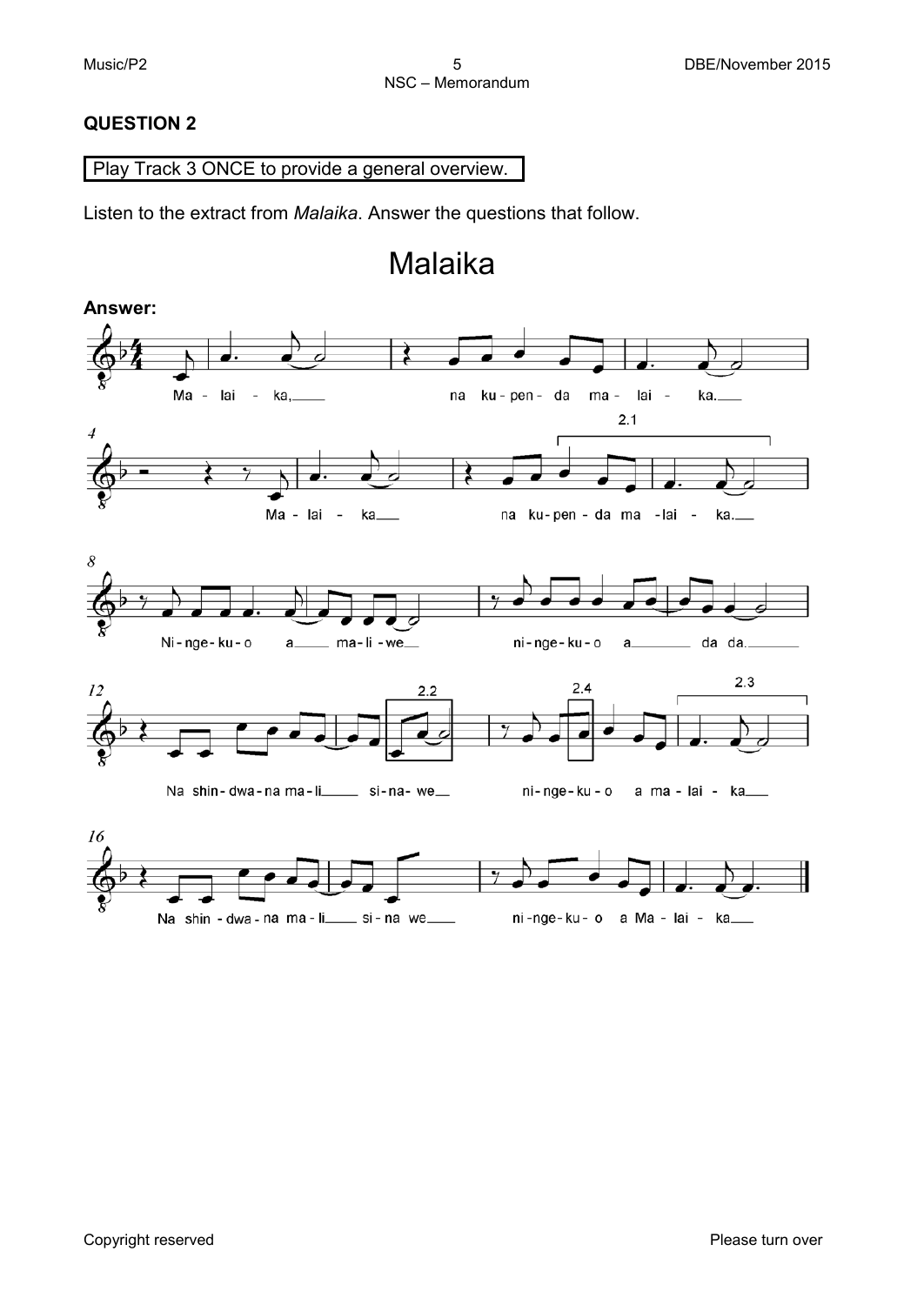#### Play Track 4 TWICE.

2.1 Listen to bars 4–7. Name the cadence at **2.1**.

**Answer:** Perfect cadence

*Perfect cadence = 1 mark*  $V - I = \frac{1}{2}$  mark (1)

Play Track 5 TWICE.

Listen to bars 12–19.

2.2 Name the interval at **2.2**, for example Perfect 4<sup>th</sup>.

# **Answer:**

Major 6<sup>th</sup>

2.3 Which rhythmic device is used at **2.3** in bar 15?

#### **Answer:**

Syncopation/Anticipation of the beat

*Syncopation/Anticipation of the beat / Off-beat = 1 mark* (1)

2.4 Write the note that has been omitted on the score at **2.4**. Use the correct note value.

#### **Answer:**

Notation: (see score)

*Notated note = 1 mark* (1)

2.5 Name the type of non-chordal note at **2.4**. (Do NOT give the letter name.)

#### **Answer:** Passing note

*Passing note = 1 mark* (1)

**[5]**

# **TOTAL SECTION A: 10**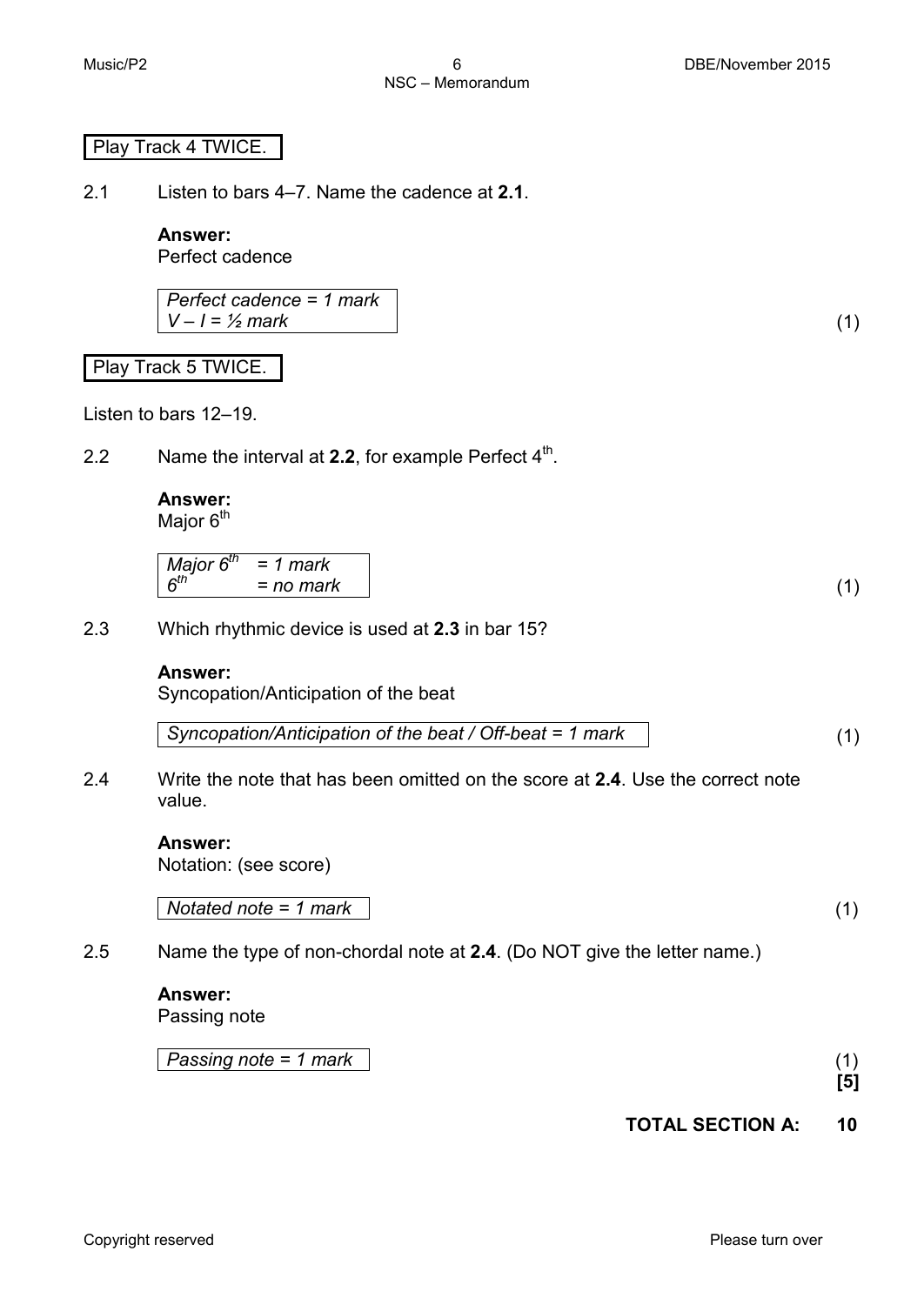# **SECTION B: RECOGNITION OF MUSIC CONCEPTS**

# **QUESTION 3: GENERAL LISTENING (COMPULSORY)**

Study the items in COLUMN A in QUESTIONS 3.1–3.6 for two minutes.

*If a candidate selected more than two items at a question, only the first two items must be marked.*

Play Track 6 TWICE.

3.1 Mark TWO items in COLUMN A that relate to the music that you hear. Make a cross (X) in TWO appropriate blocks.

| <b>COLUMN A</b>              | Track 6 |
|------------------------------|---------|
| Major                        | X       |
| Giocoso                      | X       |
| Mbaqanga                     |         |
| Cyclic chord progression   X |         |
| Twelve-bar blues             |         |
| Cool jazz                    |         |

*Any 2 = 2 marks* (2)

Play Track 7 TWICE.

3.2 Mark TWO items in COLUMN A that relate to the music that you hear. Make a cross (X) in TWO appropriate blocks.

| <b>COLUMN A</b> | <b>Track 7</b> |
|-----------------|----------------|
| Membranophone   | x              |
| Adagio          |                |
| Chordophone     |                |
| Idiophone       | X              |
| <b>SATB</b>     | X              |
| Irregular time  |                |

*Any 2 = 2 marks* (2)

Play Track 8 TWICE.

3.3 Mark TWO items in COLUMN A that relate to the music that you hear. Make a cross (X) in TWO appropriate blocks.

| <b>COLUMN A</b>   | Track 8 |
|-------------------|---------|
| Polyrhythm        |         |
| Marabi            | X       |
| Irregular rhythm  |         |
| Maskandi          |         |
| Swing rhythm      | X       |
| Call and response | x       |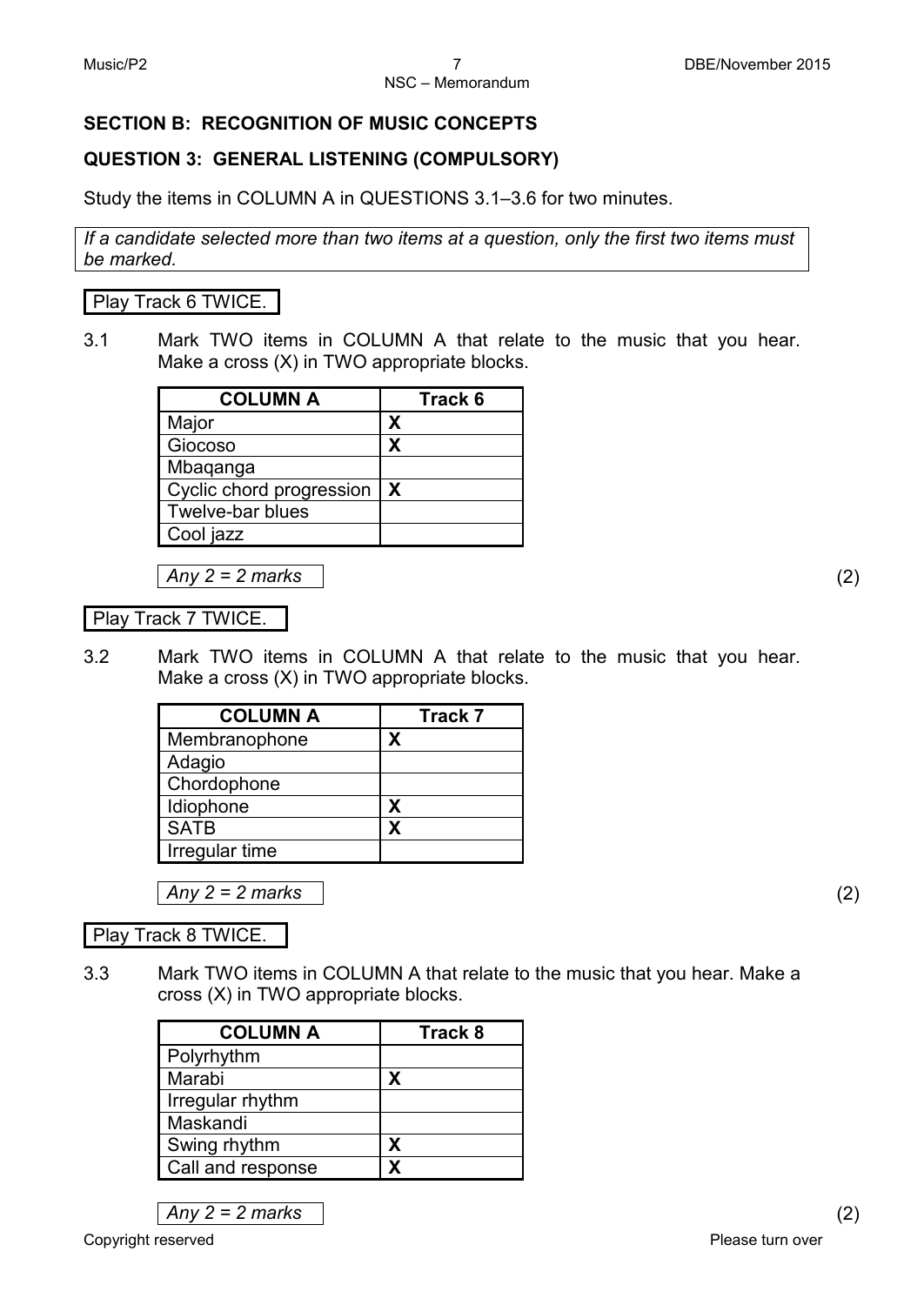#### Play Track 9 TWICE.

3.4 Mark TWO items in COLUMN A that relate to the music that you hear. Make a cross (X) in TWO appropriate blocks.

| <b>COLUMN A</b> | Track 9 |
|-----------------|---------|
| Homophonic      | x       |
| Coloratura      |         |
| Introduction    | х       |
| Irregular time  |         |
| Tranquillo      | x       |
| Harp            |         |

*Any 2 = 2 marks* (2)

Play Track 10 TWICE.

3.5 Mark TWO items in COLUMN A that relate to the music that you hear. Make a cross (X) in TWO appropriate blocks.

| <b>COLUMN A</b> | <b>Track 10</b> |
|-----------------|-----------------|
| Presto          | X               |
| Adagio          |                 |
| Bell            | X               |
| Shaker          | x               |
| Polyphonic      |                 |
| Piccolo         |                 |

*Any 2 = 2 marks* (2)

Play Track 11 TWICE.

3.6 Mark TWO items in COLUMN A that relate to the music that you hear. Make a cross (X) in TWO appropriate blocks.

| <b>Track 11</b> |
|-----------------|
| x               |
|                 |
|                 |
|                 |
| X               |
| x               |
|                 |

*Any 2 = 2 marks* (2)

 $(12 \div 3)$  [4]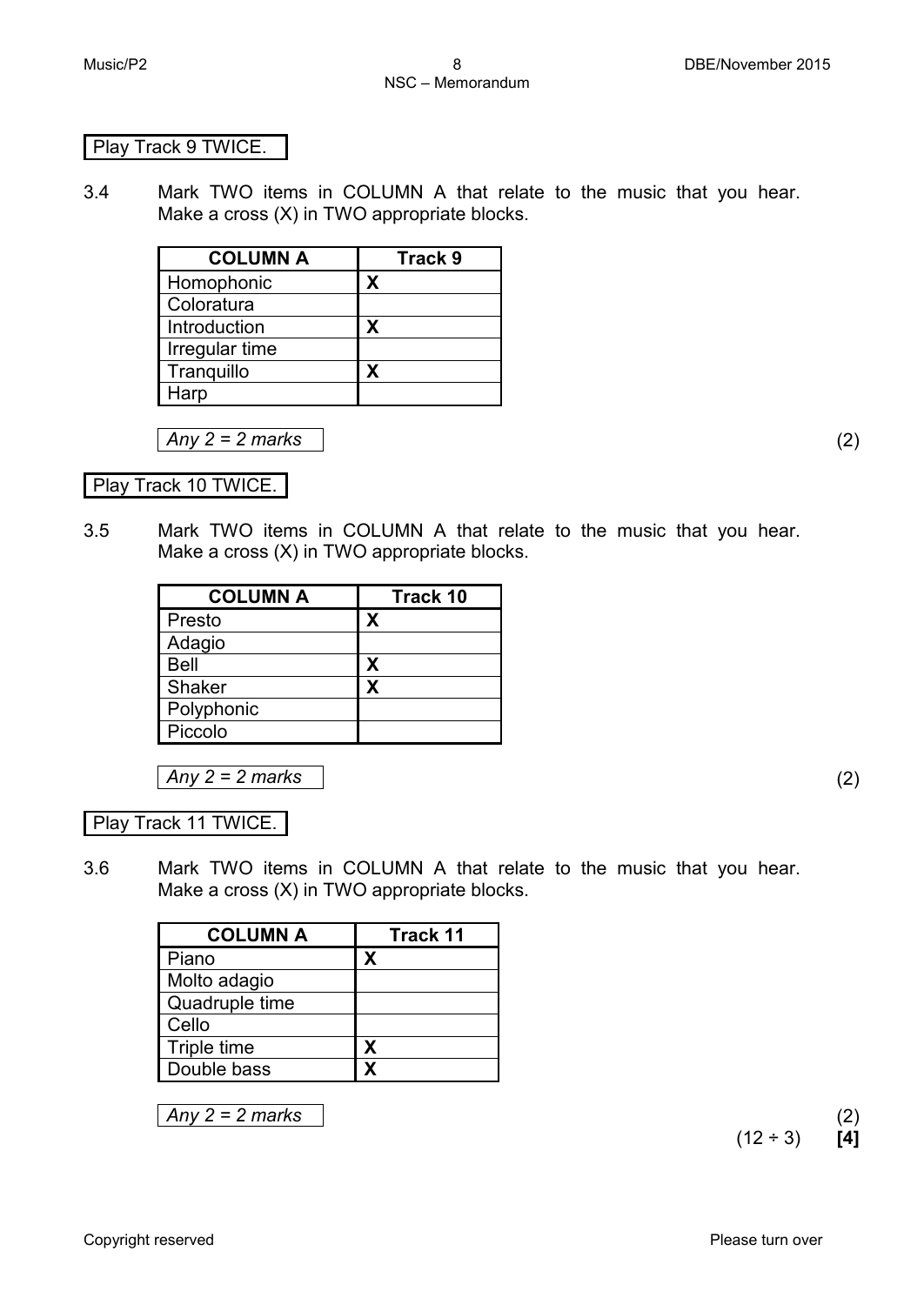# NSC – Memorandum

# **Answer QUESTION 4 (WAM) OR QUESTION 5 (JAZZ) OR QUESTION 6 (IAM).**

#### **QUESTION 4: WAM**

4.1 Listen to the extracts from *The Magic Flute* by Mozart and answer the questions that follow.

#### Play Track 12 TWICE.

4.1.1 Name the title of the aria that you hear.

**Answer:** *Der Vogelfänger bin ich ja I am the Bird catcher*

*Correct title* = *1 mark (any translation will be accepted) Only Vogelfänger or Bird catcher = ½ mark* (1)

4.1.2 Name the orchestral instrument that plays the following motif in the extract that you hear.



**Answer:** Piccolo/High-pitched pan flute

*Piccolo*/*High-pitched pan flute = 1 mark* (1)

Play Track 13 TWICE.

#### 4.1.3 Which brass instrument do you hear in this extract?

#### **Answer:**

(French) horn

*Correct answer = 1 mark* (1)

Play Track 14 ONCE.

4.1.4 With which subgenre in opera music do you associate this extract?

#### **Answer:**

Duet/Singspiel

*Duet or Singspiel = 1 mark* (1)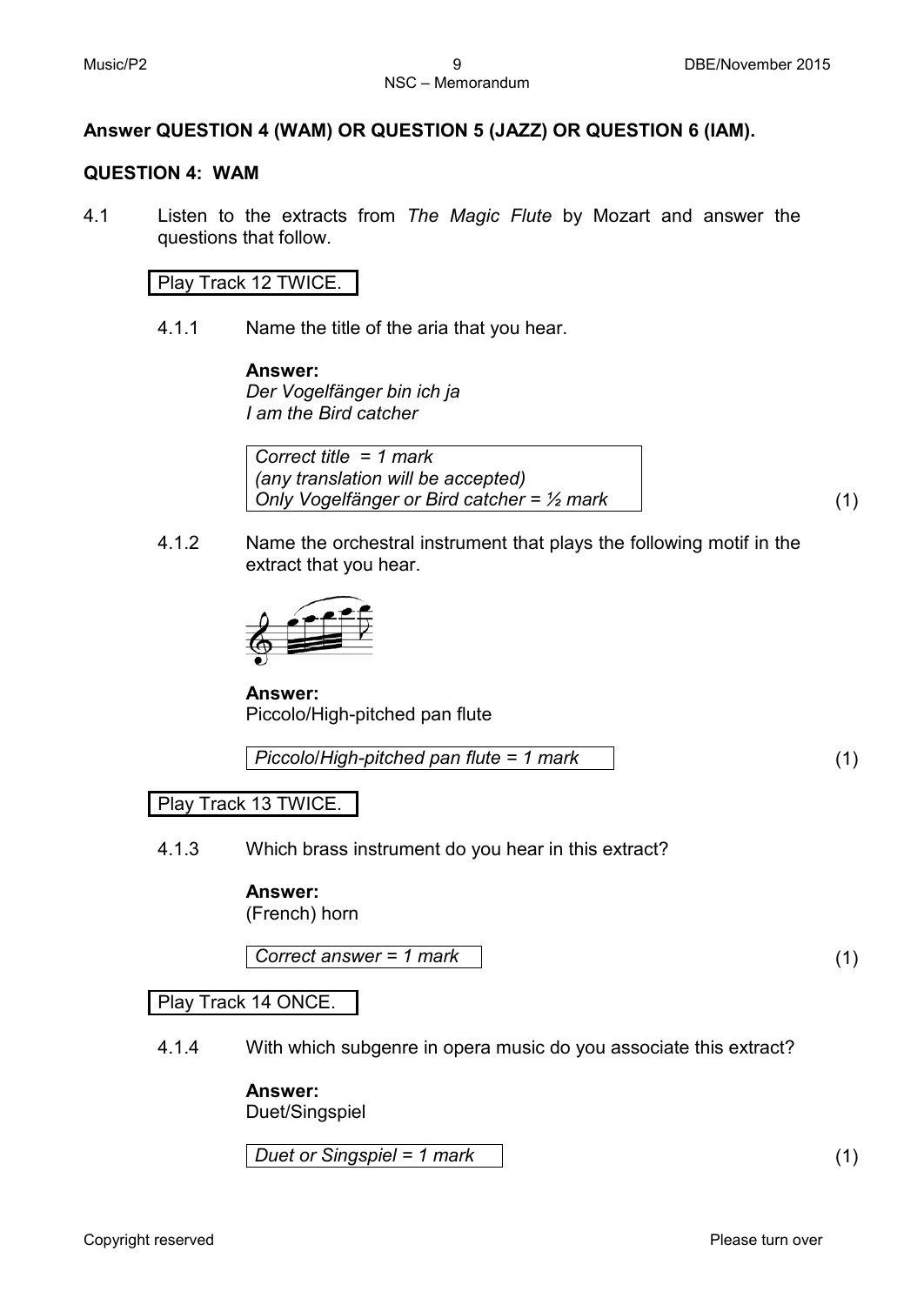# 4.1.5 Name the characters who sing in this extract.

NSC – Memorandum

# **Answer:**

- Pamina
- Papageno

*Pamina = 1 mark Papageno = 1 mark* (2)

# Play Track 15 TWICE.

4.1.6 Compare the melody sung by the first singer with that of the second singer. Name TWO differences.

#### **Answer:**

- Melody sung by: Soprano and baritone (or change of timbre)
- Second voice enters an octave lower
- Second voice sings exactly the same melody except for a melodic variation in the second half of the phrase (including modulation)
- Second voice sounds louder/ different dynamics

$$
Any two facts = 2 marks
$$
\n
$$
(2)
$$

4.2 Listen to the extracts and answer the questions that follow.

#### Play Track 16 ONCE.

4.2.1 Identify the genre of this extract.

#### **Answer:**

Symphony/Orchestral work

*Symphony/Orchestral work = 1 mark* (1)

#### Play Track 17 ONCE.

4.2.2 Choose the word that best describes the mood of this extract. Make a cross (X) in the appropriate block.

|  | <br>'''' |  | viv. | .<br>יוד<br>. |
|--|----------|--|------|---------------|
|--|----------|--|------|---------------|

**Answer:**

Agitato

*Agitato = 1 mark* (1)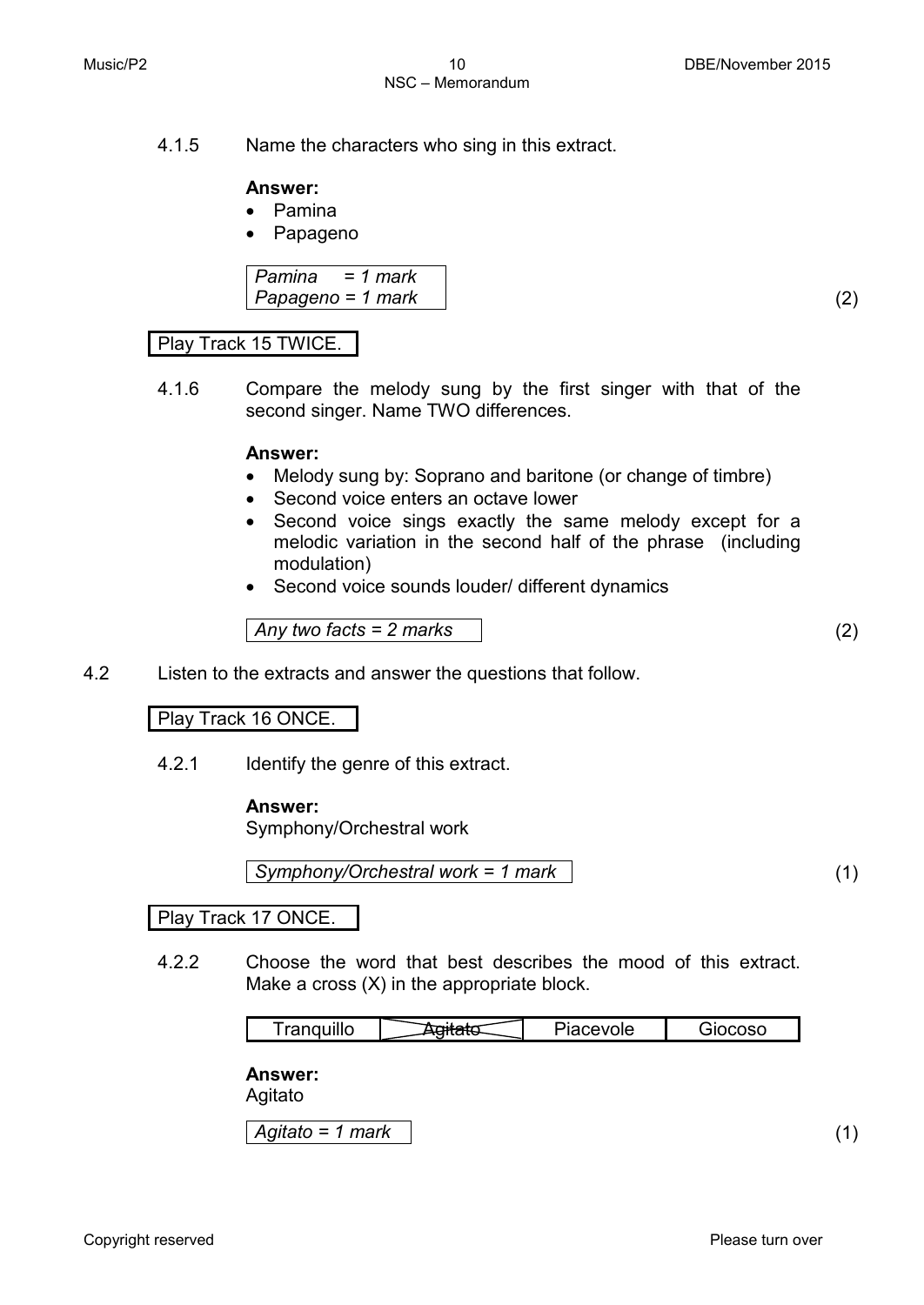#### Play Track 18 TWICE.

4.2.3 Which ONE of the following playing techniques is featured in this extract? Make a cross (X) in the appropriate block.

| Con sordino | Morendo | <b>Teanc</b> |
|-------------|---------|--------------|
|             |         |              |

**Answer:**

Tremolo

*Tremolo = 1 mark* (1)

# Play Track 19 TWICE.

4.2.4 Name the highest woodwind instrument that plays in this extract.

#### **Answer:**

Piccolo

*Piccolo = 1 mark* (1)

4.3 Listen to the extracts and answer the questions that follow.

#### Play Track 20 ONCE.

4.3.1 With which ONE of the following do you associate this extract? Make a cross (X) in the appropriate block.

**Answer:**

Mozart

*Mozart = 1 mark* (1)

#### Play Track 21 ONCE.

4.3.2 With which ONE of the following do you associate this extract? Make a cross (X) in the appropriate block.

#### **Answer:**

Concert overture

*Concert overture = 1 mark* (1)

 $\overline{\phantom{a}}$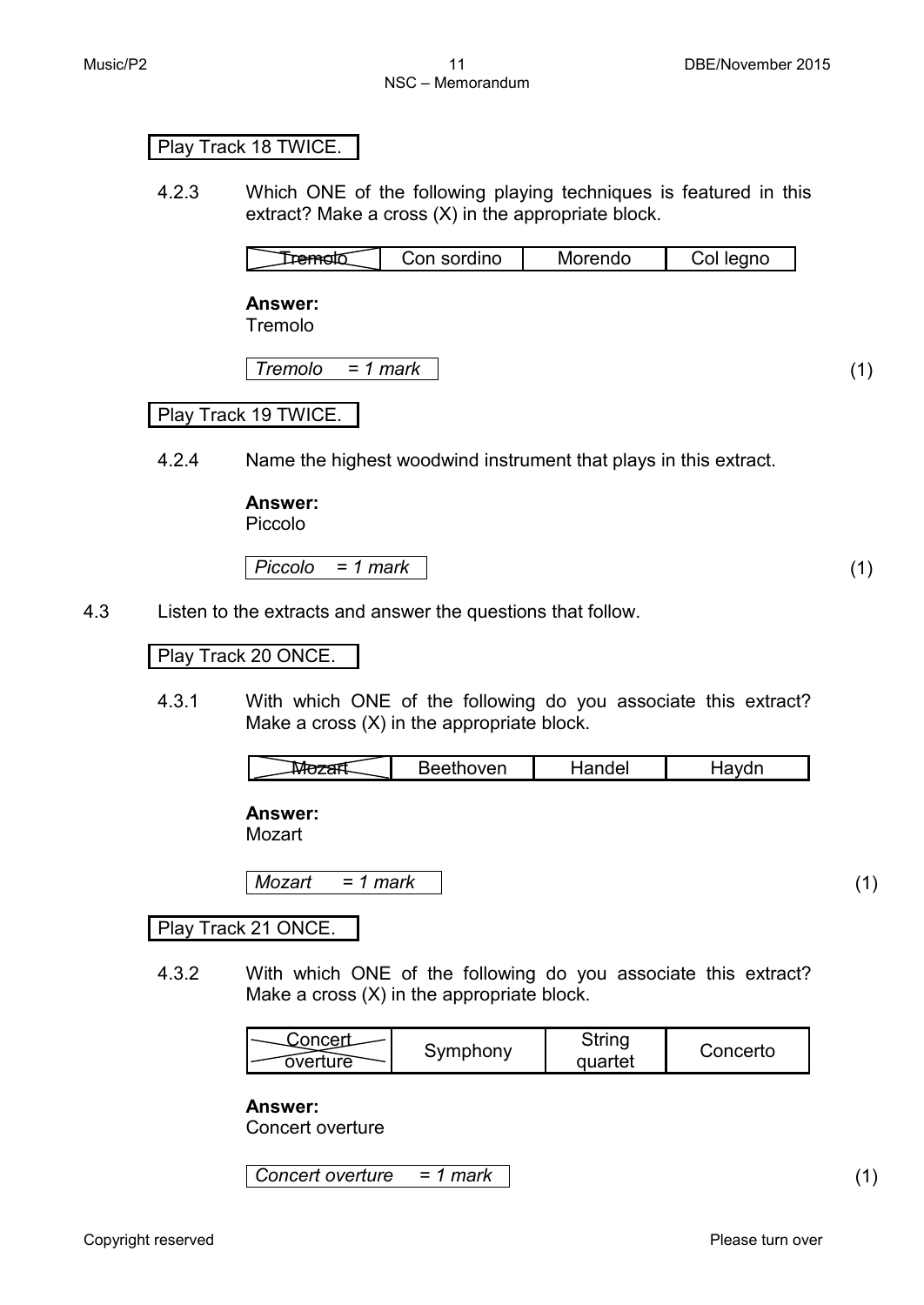# Play Track 22 ONCE.

4.3.3 With which ONE of the following do you associate this extract? Make a cross (X) in the appropriate block.

| Chamber | Modern | Absolute | Orooramma |
|---------|--------|----------|-----------|
| music   | music  | music    |           |

#### **Answer:**

Programme music

| Programme music | $= 1$ mark |  |  |
|-----------------|------------|--|--|
|-----------------|------------|--|--|

Play Track 23 ONCE.

4.4 Identify the style period from which this extract is taken.

# **Answer:**

Baroque period

*Baroque period = 1 mark* (1)

 $(16 \div 2)$  [8]

# **TOTAL SECTION B: 12**

**OR**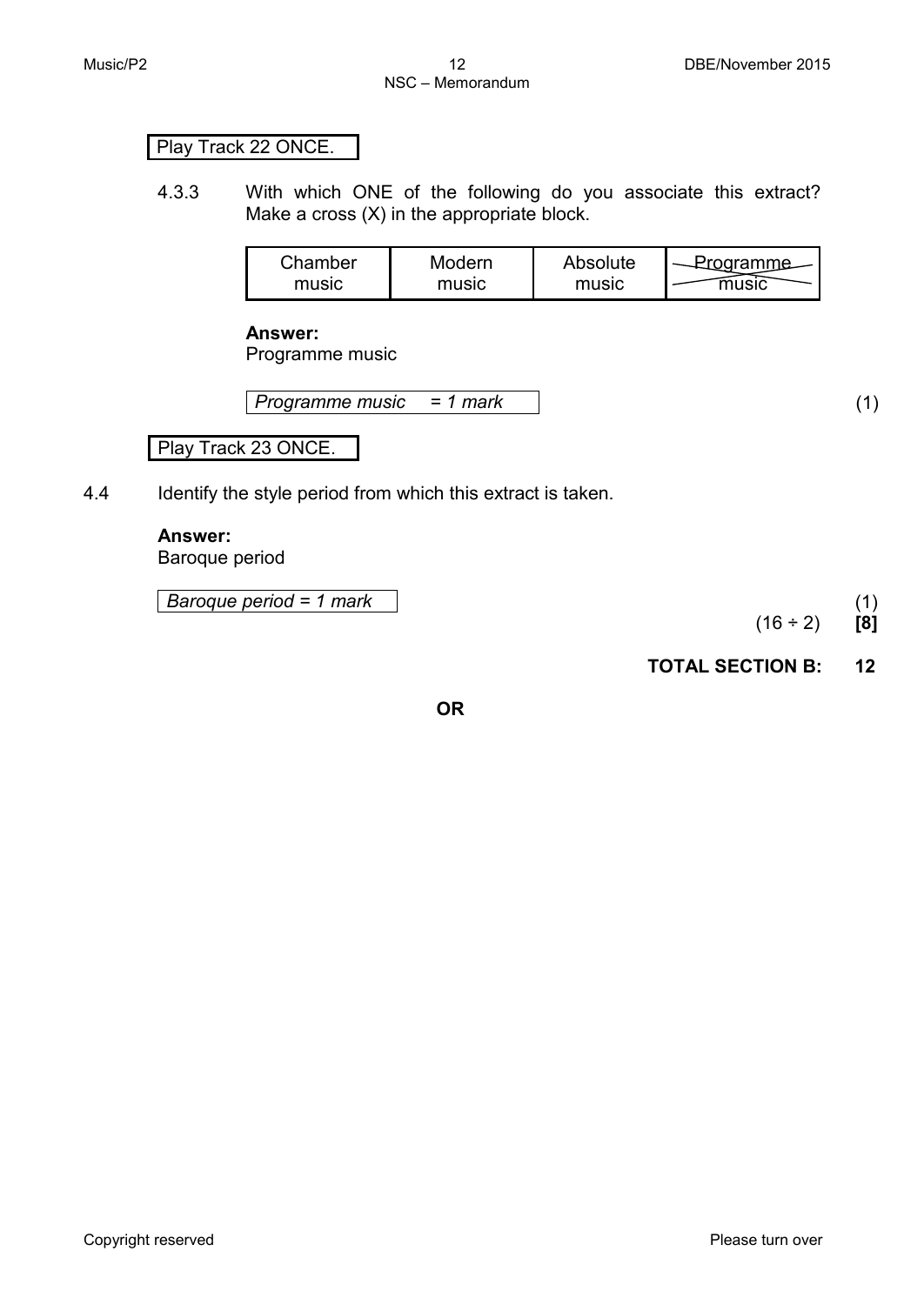#### **QUESTION 5: JAZZ**

5.1 Listen to the extracts and answer the questions that follow.

#### Play Track 24 ONCE.

5.1.1 Identify the South African jazz style. Make a cross (X) in the appropriate block.

|--|

#### **Answer**:

Modern jazz

*Modern jazz = 1 mark* (1)

5.1.2 Name the type of compositional technique featured in the piano part.

#### **Answer:**

Ostinato/Riff Cyclic harmonic progression

$$
Any correct answer = 1 mark
$$
\n
$$
(1)
$$

Play Track 25 ONCE.

5.1.3 Name ONE idiophone that you hear in this extract.

#### **Answer:**

- Shaker
- Cymbals/Hi-hat

#### *Any correct answer = 1 mark* (1)

#### Play Track 26 TWICE.

5.1.4 Name a musical feature that makes this jazz extract typically South African.

#### **Answer:**

- Typical African harmony: alternating chords I-ii
- Percussive use of piano mbira influenced
- Traditional African rhythms used on drum kit toms
- Mbaqanga-style influence
- Use of repetition in the music material

*Any 1 correct answer = 1 mark* (1)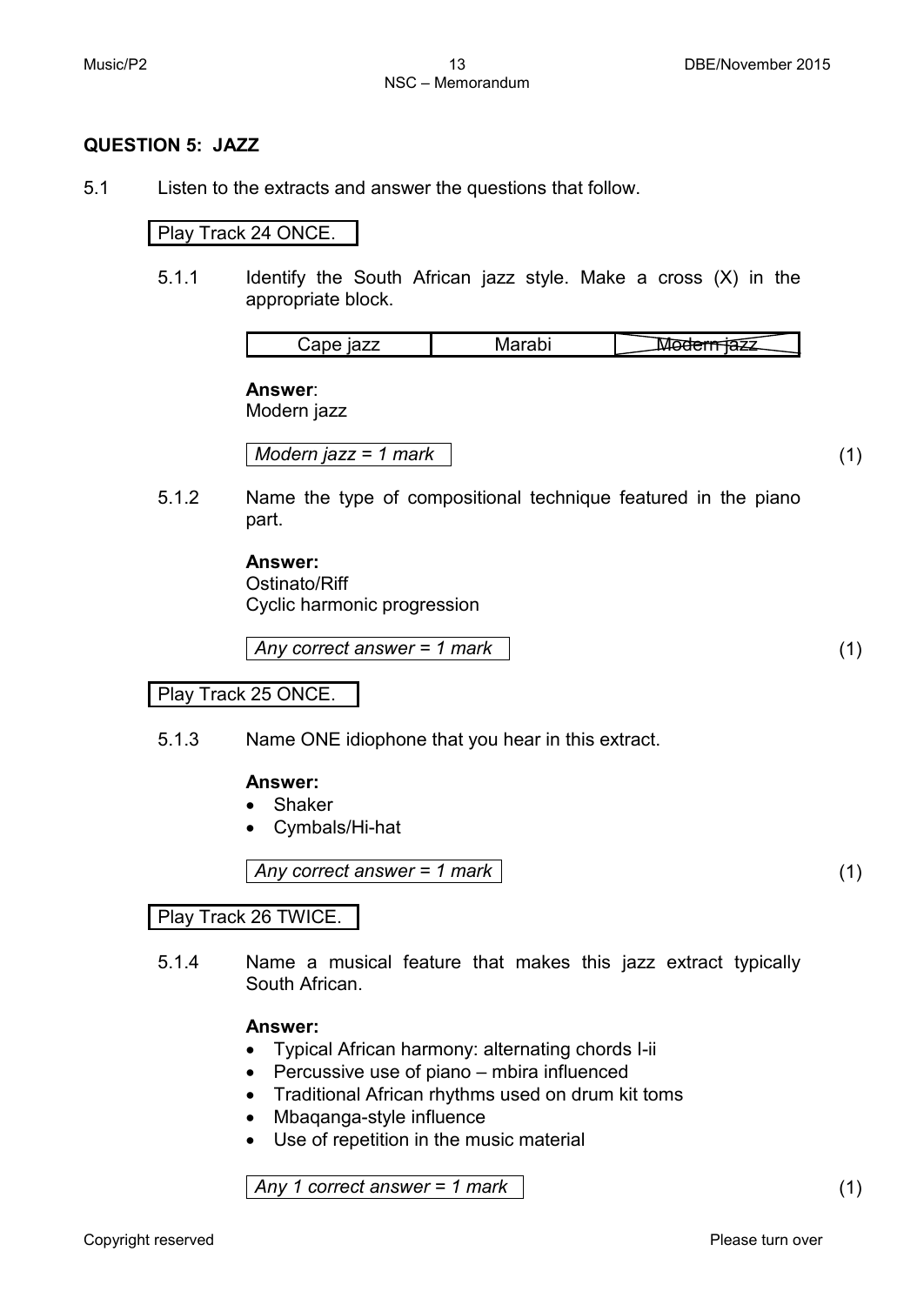5.2 Listen to the extracts and answer the questions that follow.

#### Play Track 27 TWICE.

5.2.1 Identify the South African jazz style.

#### **Answer:**

- Kwela
- Township jive
- Penny-whistle jive

*Any 1 correct answer = 1 mark* (1)

5.2.2 Give TWO reasons, related to the music, to motivate your answer to QUESTION 5.2.1.

#### **Answer:**

- Repetitive nature of the opening solo melody
- Saxophone imitating the penny-whistle sound
- Skiffle-like beat
- Simple chordal strumming accompaniment by quitar/banjo

*Any 2 correct answers = 2 marks* (2)

Play Track 28 ONCE.

5.2.3 Describe the role of the guitar/banjo in this extract.

#### **Answer:**

- Rhythmic strumming/keeping the beat
- Chordal accompaniment throughout the extract
- Maintains the harmonic cycle throughout
- *Rhythmic function*
- *Accompaniment function*
- *Harmonic function*
- *Any 2 for 2 marks* (2)
- 5.3 Listen to the extracts and answer the questions that follow.

#### Play Track 29 TWICE.

5.3.1 Identify the South African jazz style.

# **Answer:**

Marabi

*Marabi = 1 mark* (1)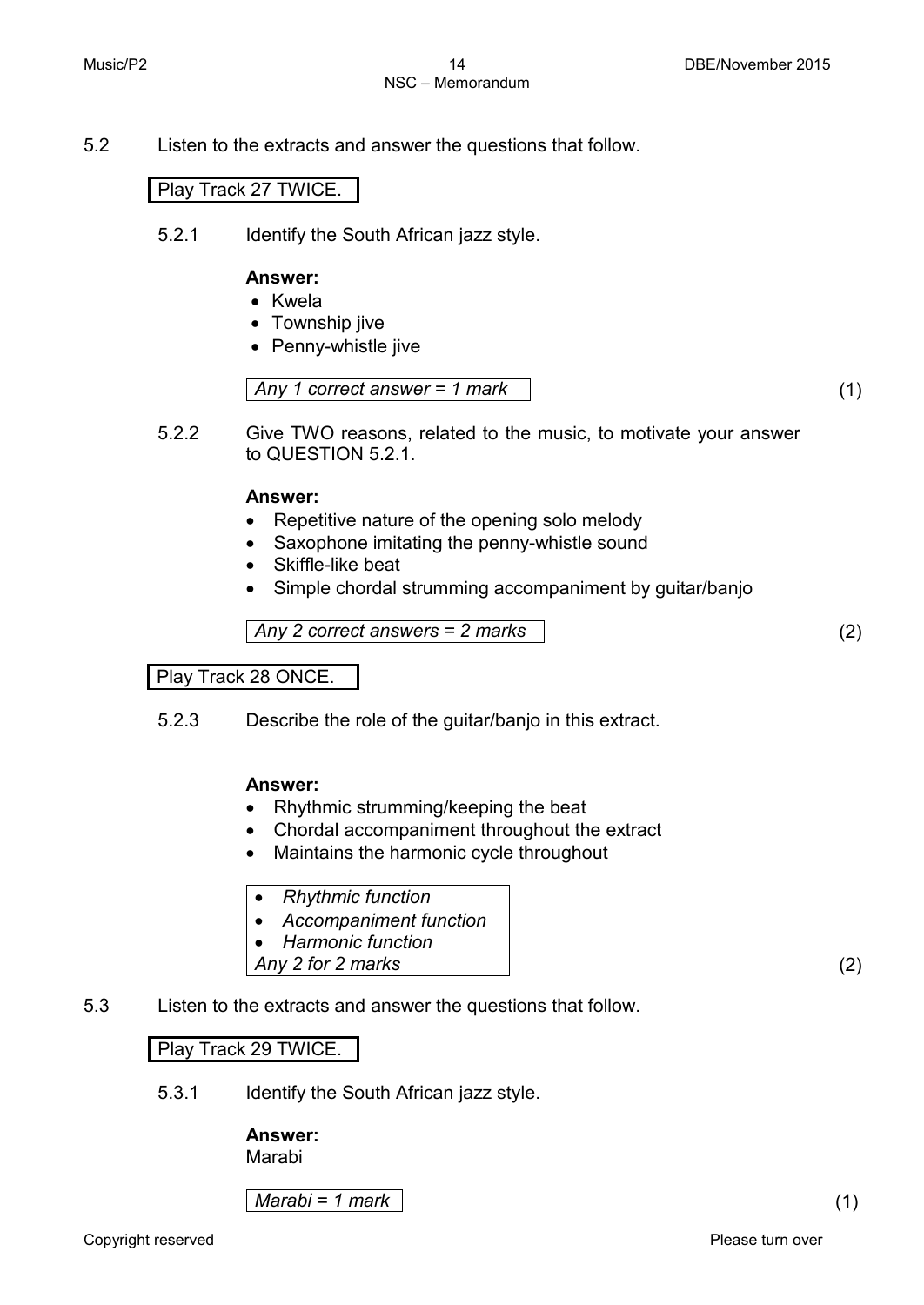#### NSC – Memorandum

5.3.2 Give TWO reasons, related to the music, to motivate your answer to QUESTION 5.3.1.

# **Answer:**

- Continuous repetition of music material above a rhythmic ostinato (riff)
- Cyclic harmonic progression
- Mixture of Western instrumentation and South African vocal style
- American big band influence heard in the saxophone and brass sections

$$
Any 2 correct answers = 2 marks \t(2)
$$

5.3.3 Name ONE vocalist that you associate with this extract.

#### **Answer:**

- Dolly Rathebe
- Thandi Klaasen
- Miriam Makeba

$$
Any 1 correct answer = 1 mark
$$
\n
$$
(1)
$$

5.3.4 Name the voice type of the vocalist in this extract.

#### **Answer:**

Alto

*Alto = 1 mark* (1)

#### Play Track 30 ONCE.

5.3.5 Mark TWO items in COLUMN A that relate to the music that you hear. Make a cross (X) in TWO appropriate blocks.

| <b>COLUMN A</b>       | <b>Track 30</b> |
|-----------------------|-----------------|
| Ragtime               |                 |
| Introduction          | X               |
| Trumpet improvisation |                 |
| Instrumental riffs    | х               |
| <b>Soul Brothers</b>  |                 |
| <b>Walking bass</b>   | x               |
| rgan                  |                 |

#### **Answer:**

- Introduction
- Instrumental riffs
- Walking bass

*1 mark for each correct answer = 2 marks Consider only the first 2 crosses if the candidate makes more than 2.* (2)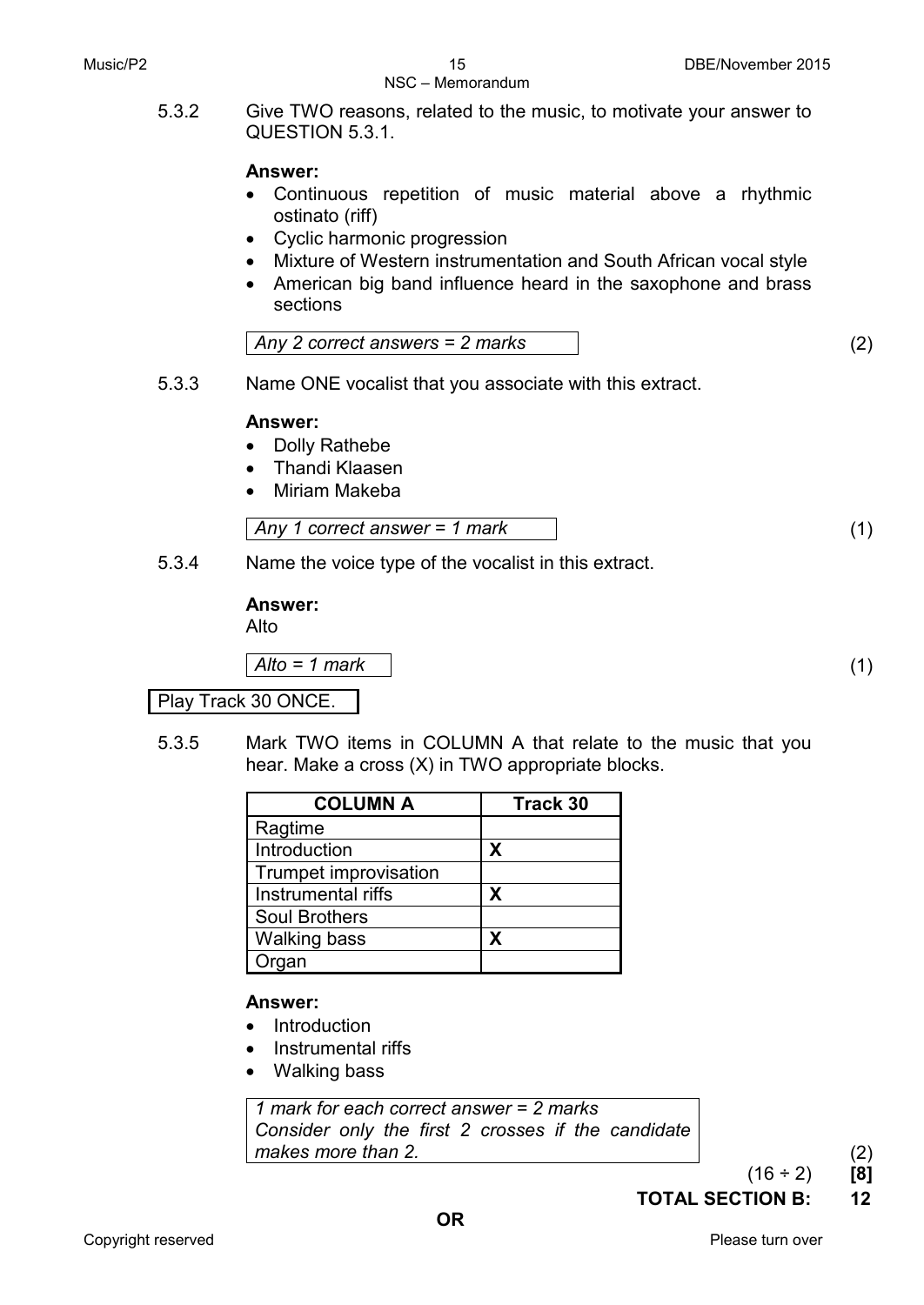#### **QUESTION 6: IAM**

6.1 Listen to the extracts and answer the questions that follow.

#### Play Track 31 TWICE.

6.1.1 Identify the South African style. Make a cross (X) in the appropriate block.

|       | Marabi                                       | M <del>alomb</del> o | Isicathamiya |     |
|-------|----------------------------------------------|----------------------|--------------|-----|
|       | Answer:<br>Malombo                           |                      |              |     |
|       | $Malombo = 1 mark$                           |                      |              | (1) |
| 6.1.2 | Identify the aerophone in this extract.      |                      |              |     |
|       | Answer:<br><b>Flute</b>                      |                      |              |     |
|       | $Flute = 1 mark$                             |                      |              | (1) |
| 6.1.3 | Name an artist associated with this extract. |                      |              |     |

#### **Answer:**

- Philip Tabane
- Sello Galane
- Mabu Thobejane
- Abi Cindi
- Julian Bahula

Any correct answer = 1 mark 
$$
\tag{1}
$$

6.2 Listen to the extracts and answer the questions that follow.

# Play Track 32 ONCE.

6.2.1 With which type of African song do you associate this extract? Make a cross (X) in the appropriate block.

| Wedding | Mork  | Children's | -uneral |
|---------|-------|------------|---------|
|         | ennr. |            |         |

#### **Answer:**

Children's song

*Children's song = 1 mark* (1)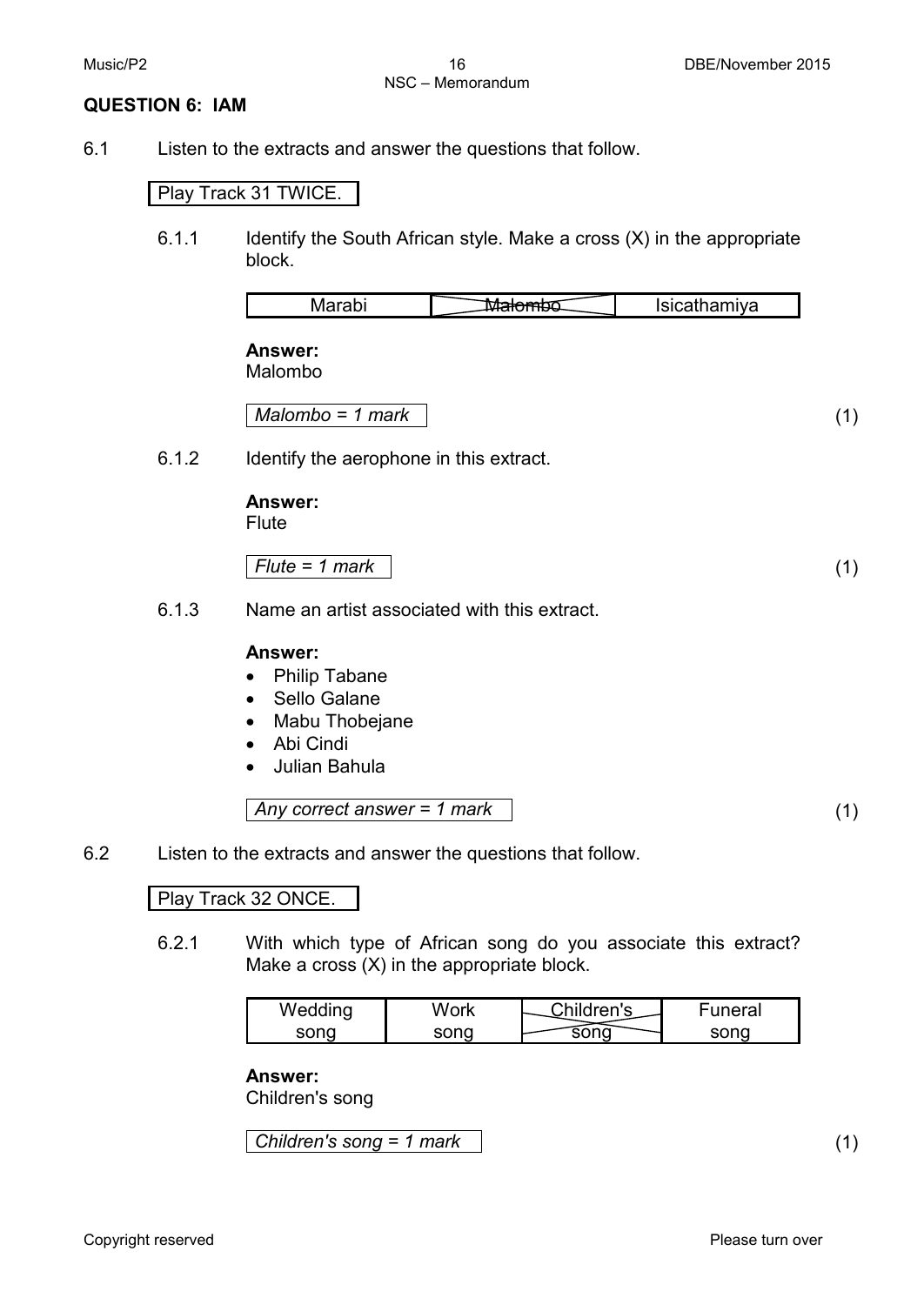#### Play Track 33 ONCE.

6.2.2 With which type of African song do you associate this extract? Make a cross (X) in the appropriate block.

| War  | Celebration | 'nitiation | M/nrk |
|------|-------------|------------|-------|
| sonq | sonq        | sonq       | ono   |

#### **Answer:**

Work song

*Work song = 1 mark* (1)

6.2.3 Listen to the following TWO tracks which will be played twice in succession. Complete the table below. Identify the voice type, compositional technique and percussion instrument in EACH track.

Play Tracks 34 and 35 TWICE in succession.

|                                    | Track 34                                                     | Track 35                                                                               |
|------------------------------------|--------------------------------------------------------------|----------------------------------------------------------------------------------------|
| Voice type                         | Female voice/<br>(mezzo) soprano<br>Female solo and<br>group | Female voice/<br>$\bullet$<br>(mezzo) soprano<br>Female solo and<br>$\bullet$<br>group |
| Compositional<br>technique         | Call and response<br>Repetition                              | Call and response<br>$\bullet$<br>Repetition                                           |
| <b>Percussion</b><br>instrument    | <b>Shaker</b><br>Whistling<br>(Crepitation)                  | Body percussion<br>$\bullet$<br>(Clapping hands)                                       |
| answer per block = $6 \div 2$<br>1 |                                                              |                                                                                        |

6.3 Listen to the extracts and answer the questions that follow.

Play Track 36 ONCE.

6.3.1 Name the style that you hear in this extract.

# **Answer:**

Isicathamiya

*Isicathamiya = 1 mark* (1)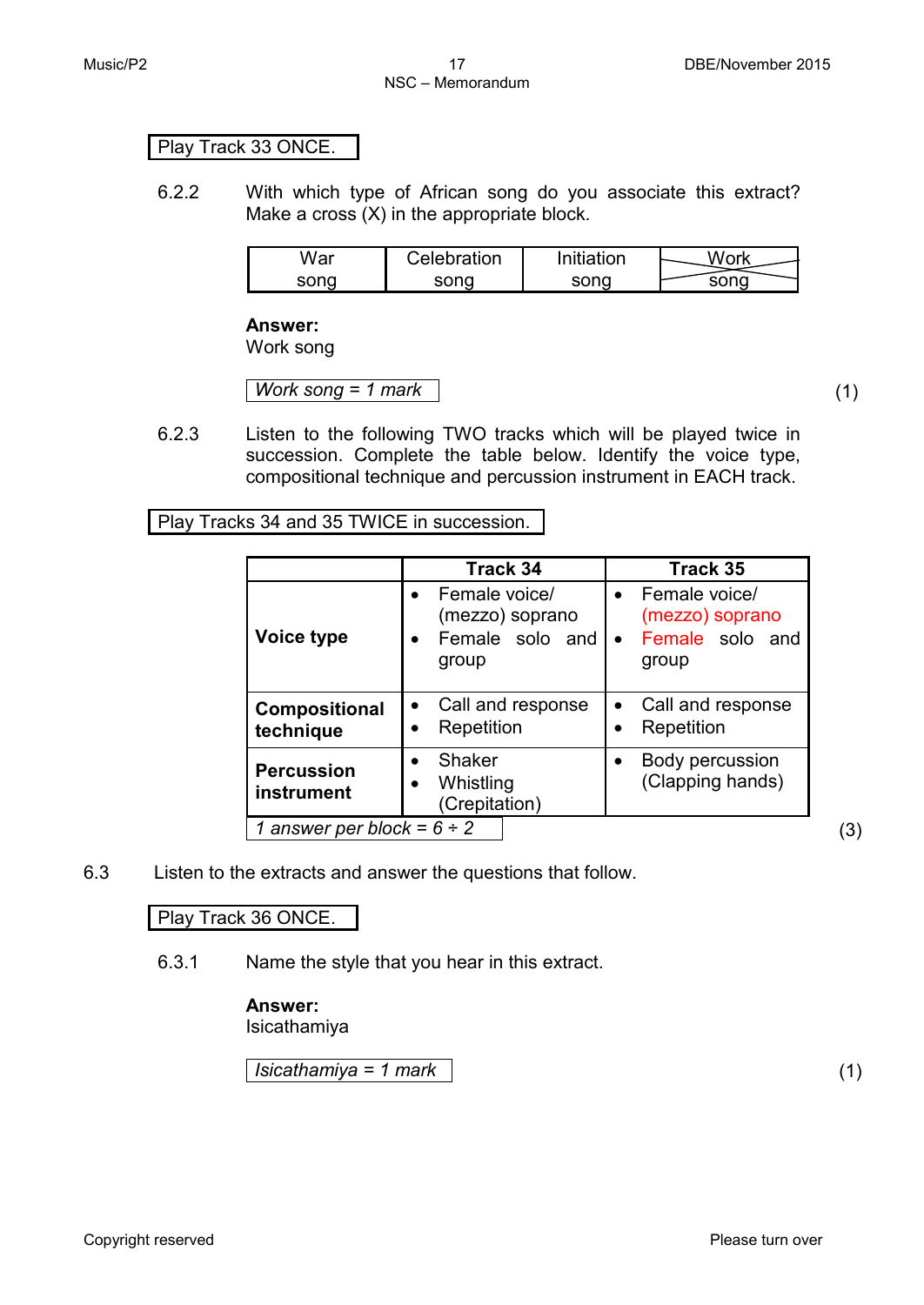6.3.2 Give TWO reasons, related to the music, to motivate your answer to QUESTION 6.3.1.

#### **Answer:**

- Choral-style singing
- Lyrics in isiZulu
- Call and response singing between the leader and the group
- A cappella

*Any 2 correct answers = 2 marks* (2)

#### Play Track 37 ONCE.

6.3.3 This extract represents the modernisation of a traditional indigenous African style. Describe ONE way in which the modernisation has been achieved.

#### **Answer:**

- Accompaniment added to traditional a cappella style
- Beat boxing added
- Female solo voice added to traditional male-voice sound
- Improvisation by female voice
- Fusion of styles

*Any 1 correct answer = 1 mark* (1)

6.4 Listen to the following extracts. Name the style of each extract and compare the difference in tempo between the two extracts.

Play Tracks 38 and 39 TWICE in succession.

|              | Track 38  | Track 39        |
|--------------|-----------|-----------------|
| <b>Style</b> | Free kiba | Maskandi        |
| Tempo        | Slow      | Moderately fast |

*Style: 1 x 2 = 2 marks Tempo: 1 x 2 = 2 marks*

 $(16 \div 2)$  (4)

 **[8]**

**TOTAL SECTION B: 12**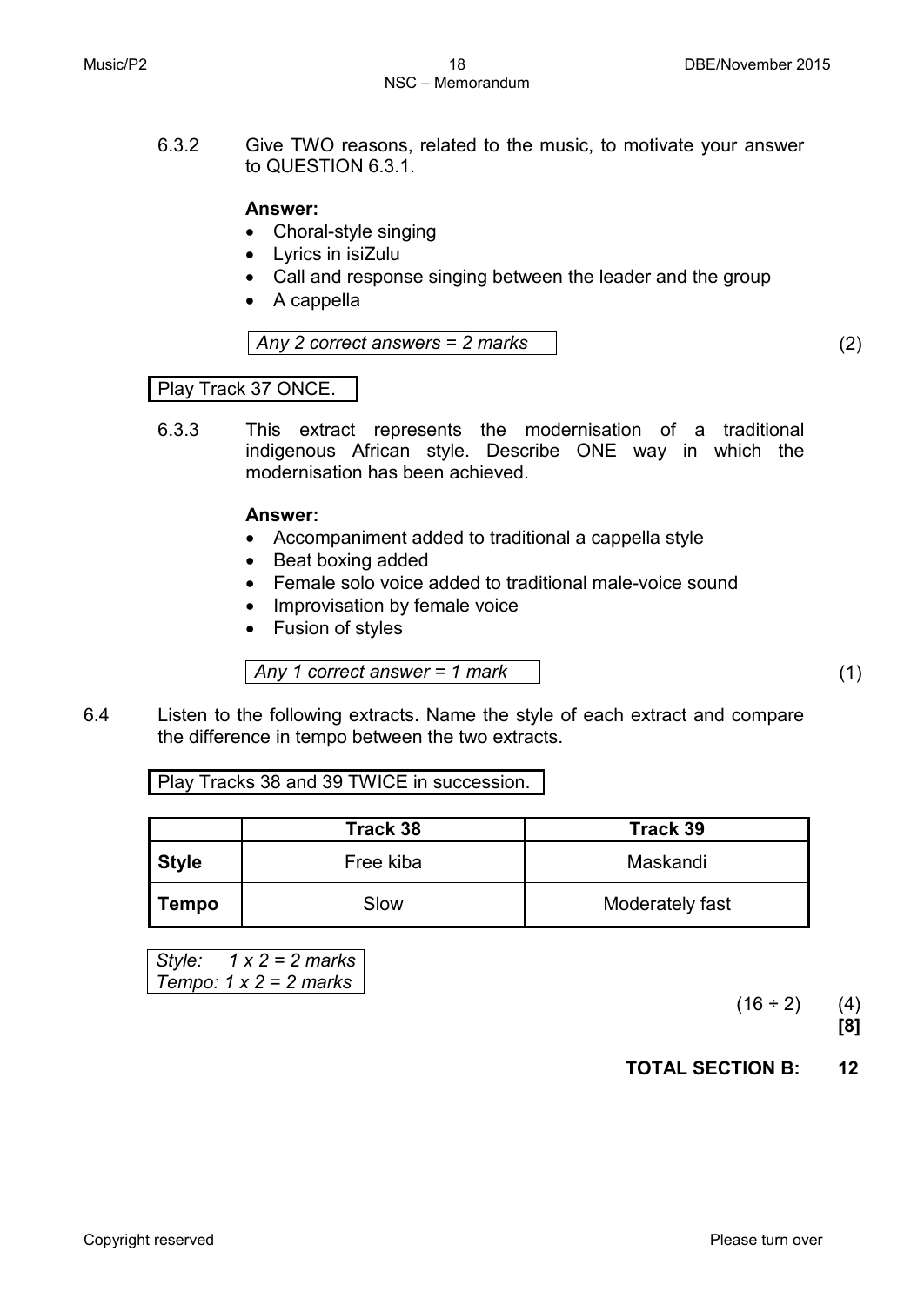# **SECTION C: FORM**

# **QUESTION 7**

Read and study the questions for ONE minute.

Play Track 40 ONCE to provide an overview.

Listen to the arrangement of the *Habañera* by Georges Bizet while you study the score.











Habañera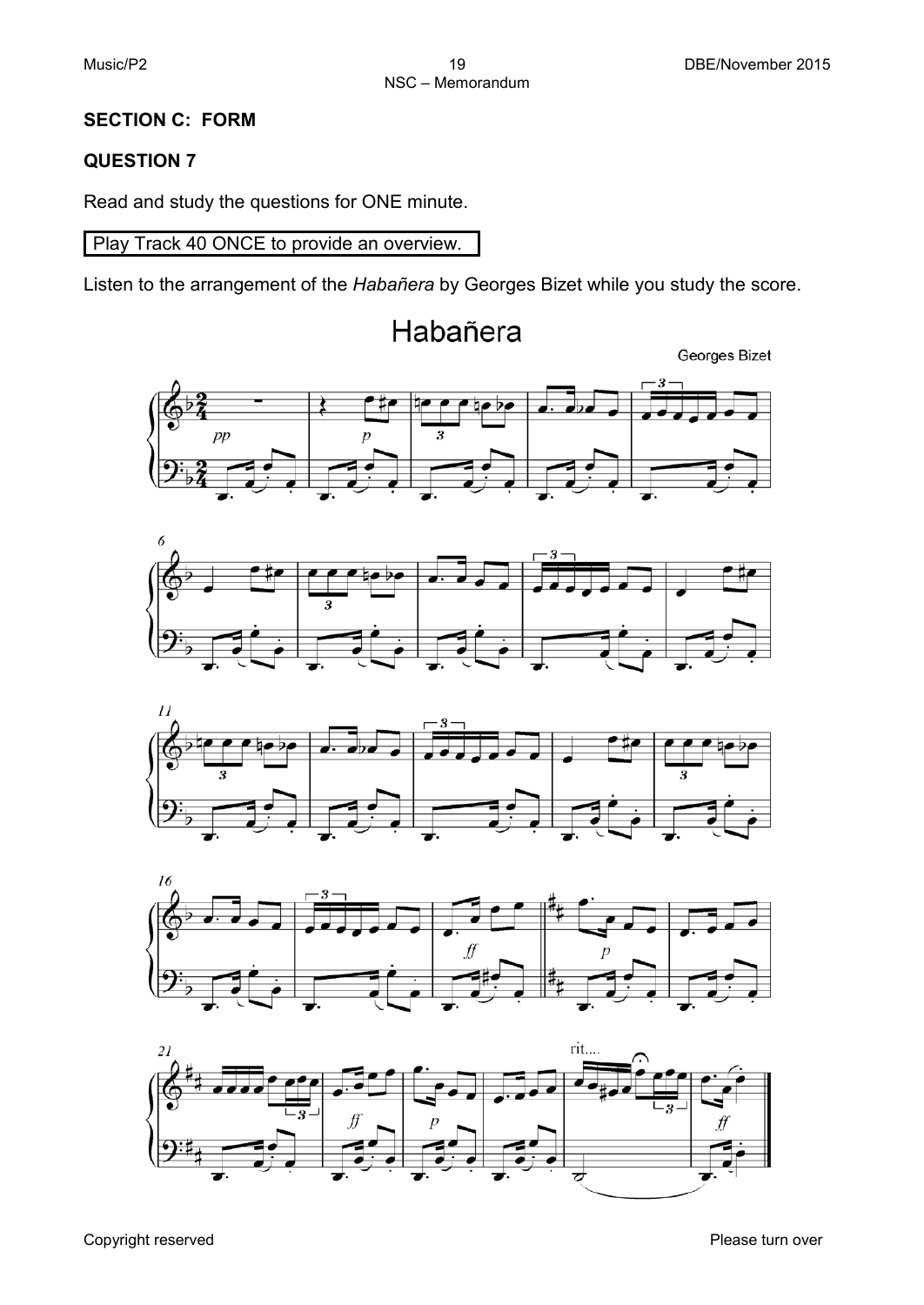# Play Track 40 again.

7.1 What is the form of this piece?

**Answer:** Binary/AB form/AAB

*Binary/AB/AAB form = 1 mark* (1)

7.2 Motivate your answer to QUESTION 7.1 by giving a schematic layout of the form of this piece. Use the table below.

#### **Answer:**

| <b>Section</b> | <b>Bar numbers</b>                   |  |  |
|----------------|--------------------------------------|--|--|
|                | $1^1 - 18^{1a}$ $\overline{v}$       |  |  |
|                | $\sqrt{18^{10}}$ (19) –26 $\sqrt{ }$ |  |  |

*1 mark for each correct section = 2 marks ½ mark for each correct bar number = 2 marks*

#### **Alternative answer**

| <b>Section</b> | <b>Bar numbers</b>                    |  |
|----------------|---------------------------------------|--|
| Introduction   |                                       |  |
|                | $2^{2}$ –10 <sup>1</sup> $\checkmark$ |  |
|                | $10^2 - 18^{1a}$                      |  |
|                | $(19) - 26$ $\checkmark$              |  |

*Note to marker:*

*If the bar numbers and the section letters do not correspond ½ mark will be awarded for A and ½ mark will be awarded for B.* (4)

# Play Track 40 again.

7.3 Comment on the tonality of this piece.

#### **Answer:**

- Two keys: D minor and D major
- D minor and tonic major are used

*D minor = 1 mark + D major = 1 mark = 2 marks OR Only 'Two keys' (parallel) change from minor to major = 2 marks* (2)